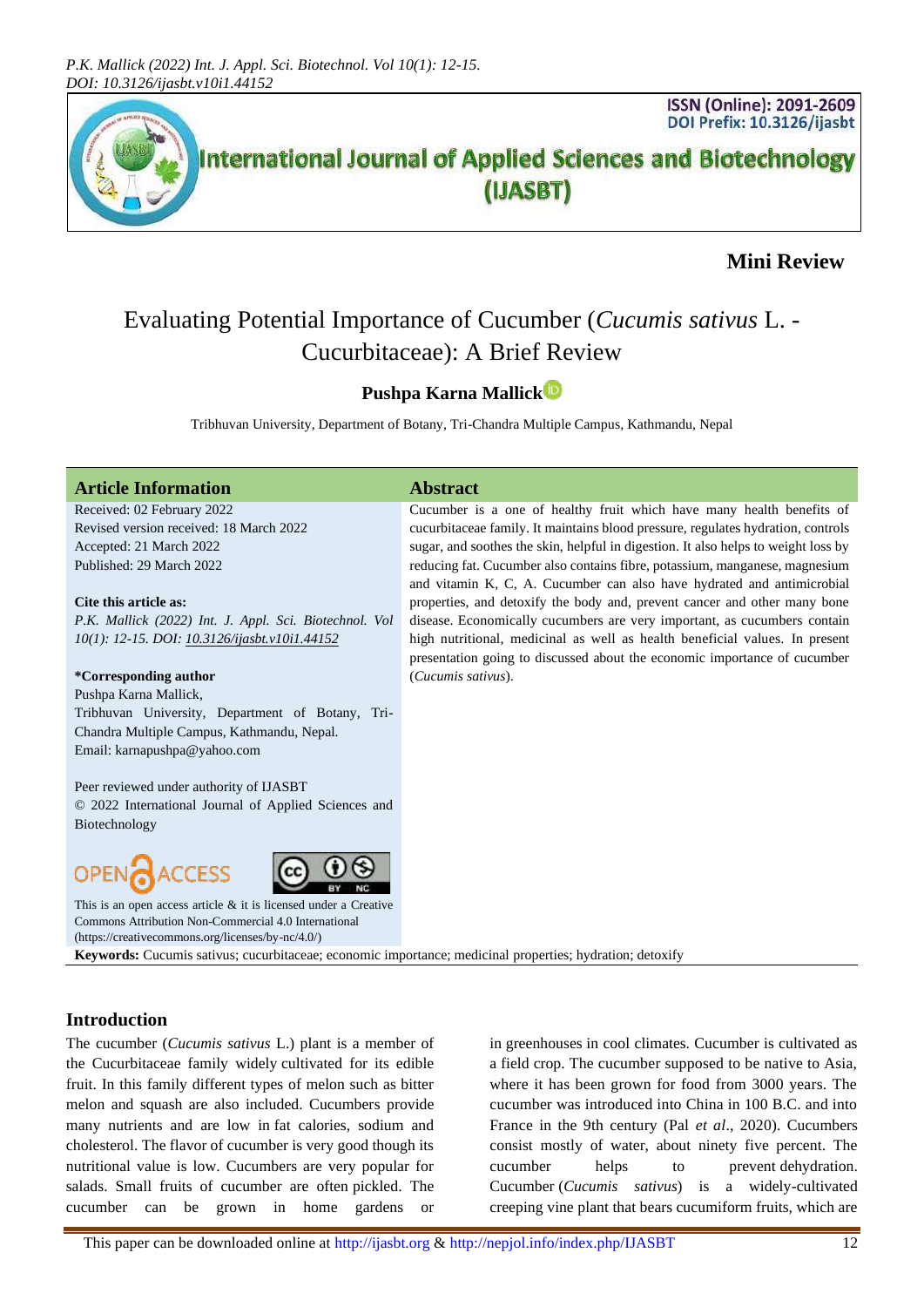used as vegetables. There are three main varieties of cucumber. The cucumber, with large, green skin, and few or no seeds are called English cucumber. Armenian, or snake cucumbers, which are long and twisted. They are used as pickles.

The cucumber plant is generally a vine with large leaves and curling tendrils (Fig. 1). The cucumber plant may have more than five or six main stems from which the tendrils branches. The leaves arranged alternately on the vines in this plant. The flowers of the cucumber plants are yellow and about four centimeter in diameter. The fruits of the cucumber plant is a curved cylinder shaped rounded at both ends (Fig. 2). The length of the fruits of the cucumber measures about sixty centimeters and ten centimeters in diameter. The cucumber plants are annual plants; they survive only one growing season. The vines of the cucumber plants may reach up to five meter in length. Cucumber plant may be originates from the foothills of the Himalayas, according to some studies. The cucumbers are generally a fruits but also used as a fresh vegetable and consumed also fresh in salads. Some varieties of the cucumber are grown for pickles. Yellow varieties of the cucumber are generally cooked before consumption. Cucumber (*Cucumis sativus* L.) is an important vegetable crop and having a chromosome number 2n = 14(Pal *et al*., 2020).

China is the largest cucumber producer in the world and India ranks second in the production of cucumber. Cucumber contains up to 90-95 percentages of water. It also contains silicon, potassium, sulphur, vitamins, sodium and acid creating materials which are helpful to make maintain the human blood alkalinity.

Table 1 shows the data of nutrients compounds present in each 100 gm of edible portion of Cucumber.

| <b>Table 1:</b> Nutrients present in each 100 gm of edible portion |  |
|--------------------------------------------------------------------|--|
| of Cucumber                                                        |  |

| <b>Nutrient Compounds</b> | Amount           |
|---------------------------|------------------|
| Carbohydrates             | $2.6$ gm         |
| Protein                   | $0.6 \text{ gm}$ |
| Calcium                   | $18 \text{ gm}$  |
| Thiamin                   | $0.02$ mg        |
| Energy                    | 12 calorie       |
| Riboflavin                | $0.02$ mg        |
| Iron                      | $0.2$ gm         |
| Vitamin C                 | 10 <sub>mg</sub> |
| Niacin                    | $0.01$ mg        |

#### (Source: Rashid, 1999)

The silica in cucumber helps to give strength and connecting tissue so helps to relief from joint pain. Cucumber also contains pinoresinol, lignans, secoisolariciresinol and lariciresinol that are helpful to reduce risk of different kinds of cancer. The cucumber plants are also susceptible to a number of fungal and bacterial [diseases](https://www.britannica.com/science/plant-disease) including [anthracnose,](https://www.britannica.com/science/anthracnose) [Fusarium wilt](https://www.britannica.com/science/fusarium-wilt) and [downy mildew.](https://www.britannica.com/science/downy-mildew) The large leaves of vine of cucumber plants form a canopy over the fruits.



**Fig. 1:** Cucumber Plant. **Fig. 2**: Fruits of cucumber plant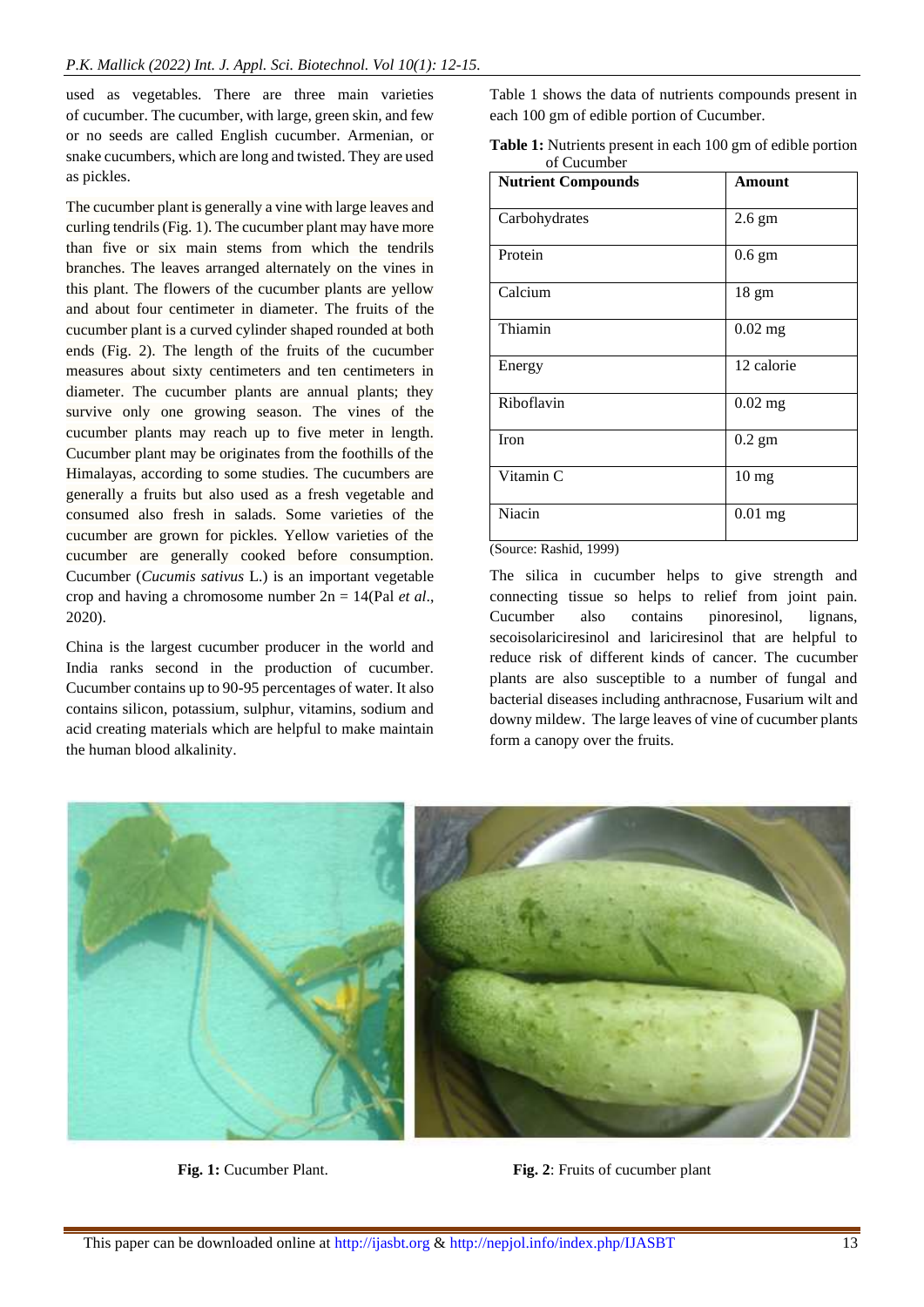The cucumber also contains high levels of cucurbitacin in it which is a bitter-tasting nutrient as a member of the Cucurbitaceae family plants. It reduces sodium intake and increasing potassium intake which may help to prevent high blood pressure. The cucumber generally is a vegetable crop; so the economic importance of it varies according to the part of the world. The cucumber is most popular in USSR, the USA, Europe, and Asia. The crop of cucumber is the fourth most important vegetable after tomato, cabbage and onion in Asia, the second most important crop after tomato in Western Europe (Wilcox *et al*., 2016). In Nepal, cucumber cultivated from terai to high hills altitude and 825 species ranging from 100 meter to 1800 meters (Khanal *et al*., 2020). Cucumber (*Cucumis sativus* L.) is a popular vegetable of Cucurbitaceae family having 118 genera (Ali *et al*., 2016).

Economically cucumbers are very important, as cucumbers contain high nutritional, medicinal as well as health beneficial values.

#### *(I) Medicinal Values*

As a member of the Cucurbitaceae family of plants, cucumbers contain high levels of bitter-tasting nutrients known as cucurbitacin which prevent cancer. The fiber found in cucumber can help to manage cholesterol and prevent related cardiovascular problems according to American Heart Association. Cucumber also contains potassium and magnesium so it reduces sodium intake and increases potassium intake may help to prevent high blood pressure.

Cucumbers [play a great role](https://www.ncbi.nlm.nih.gov/pmc/articles/PMC4441156/) in diabetes. Preventing and controlling the cucumber contains substances which help to lower blood sugar and stop blood glucose from rising too high. One theory is that the cucurbitacins in cucumber help to regulate insulin release and the metabolism of hepatic glycogen, a key hormone in the processing of blood sugar. Cucumbers may have anti- inflammatory properties. Some research has suggested that cucumber's nutrients may provide benefits for skin health.

Cucumbers are a good source of potassium, magnesium and dietary fiber. These nutrients are known to lower blood pressure, thus reducing the risk of heart diseases. Research has also proved that regular consumption of cucumber juice was helpful in reducing blood pressure in elderly people with hypertension. Cucumber acts as a coolant for our stomach. The soluble fibre in cucumbers helps in slowing our digestion. Also the high content of water in cucumber makes our stools soft, prevents constipation and keeps our bowel movements regular (Chakraborty and Rayalu, 2021).

#### *(II) Nutritional Values*

Cucumbers have a refreshing, good taste with 95 percent water content. The cucumber helps to relieve dehydration and is good to eat in hot weather. People eat cucumber as a

salad mostly. It also features in some beauty products. Staying hydrated is essential for maintaining a healthy intestine, preventing constipation avoiding kidney stone and more. Cucumber is one of the most hydrating foods and also contain with vitamin K and vitamin D, Vitamin K helps improve calcium absorption.

#### *(III) Health beneficial values*

All that water in cucumbers can help keep us hydrated. Plus, the fiber gives us helps to stay regular and avoid constipation. The vitamin K helps blood clot and keeps ours bones healthy. Vitamin A has many benefits, like helping with vision, the immune system and reproduction. It also makes sure organs like our heart, lungs and kidneys to work properly.

Cucumbers contain magnesium, potassium, and vitamin K. The three nutrients above are vital for the proper functioning of the cardiovascular system. Potassium and magnesium can lower the blood pressure. The cucumber if eat in regular basis it has been found to decrease bad cholesterol and blood sugar levels as well. Cucumber also contains a range of vitamin A, B vitamins, and antioxidants, including a type known as lignans. Antioxidants help to remove free radicals from the body. Generally free radicals come from natural bodily processes, and outside pressures such as pollution. The free radicals If collected large amount in the body, they can l damage the cell and caused various types of disease. The lignans found in cucumber and other things help to lower the risk of cardiovascular disease and many types of cancer. The cucumbers can also increase the beauty and have good effects on the skin. The juice of cucumber when apply on skin makes it soft and glowing. Cucumber regulates hydration and maintains blood pressure and sugar, soothes skin, helped in digestion, reduces fat and help to weight loss (Chakraborty and Rayalu, 2021).

#### **Conflict of Interest**

The authors declare that there is no conflict of interest with present publication.

#### **References**

- Ali Q, Ashfaq M and Khan MTI (2016) Analysis of Off-Season Cucumber Production Efficiency in Punjab: ADEA Approach. *Journal of Experimental Biology and Agricultural Sciences,* **4**(6): 653-661.DOI: <http://dx.doi.org/10.18006>
- Chakraborty S and Rayalu S (2021) *Health Beneficial Effects of Cucumber*.*Intechopen Book Series.* DOI: [10.5772/intechopen.96053](https://doi.org/10.5772/intechopen.96053)
- Khanal S, Shrestha J and Lamicchane J (2020) Economics of Production and marketing of cucumber in Nawalpur District of Nepal. *Azarian J Agric* **7**(3): 93-101. DOI: [10.52547/azarinj.034](https://doi.org/10.52547/azarinj.034)
- Pal A, Adhikary R, Shanker T, Sahu AK and Maitra S (2020) *Cultivation of cucumber in Green house* New Delhi Publishers. 139-145. DOI[: 10.30954/NDP.PCSA.2024.14](https://doi.org/10.30954/NDP.PCSA.2024.14)